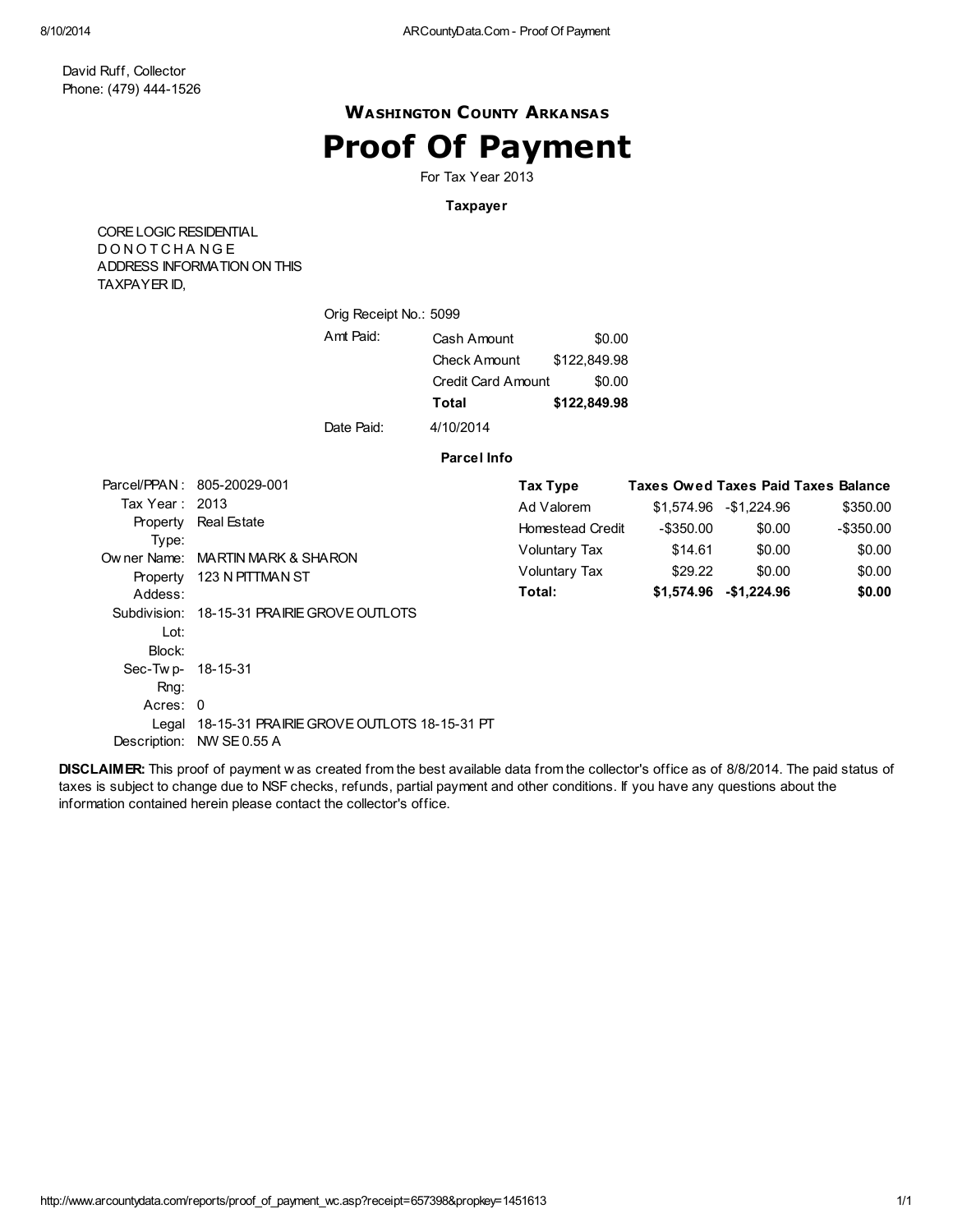### WASHINGTON COUNTY ARKANSAS

# Proof Of Payment

For Tax Year 2012

#### Taxpayer

CORELOGIC RESIDENTIAL D O N O T C H A N G E ADDRESS INFORMATION ON THIS TAXPAYER ID,

| Orig Receipt No.: 18598 |                     |              |
|-------------------------|---------------------|--------------|
| Amt Paid:               | Cash Amount         | \$0.00       |
|                         | <b>Check Amount</b> | \$147,933.08 |
|                         | Credit Card Amount  | \$0.00       |
|                         | Total               | \$147,933.08 |
| Date Paid:              | 4/18/2013           |              |

#### Parcel Info

|                   | Parcel/PPAN: 805-20029-001                       | Tax Type                |            |                         | <b>Taxes Owed Taxes Paid Taxes Balance</b> |
|-------------------|--------------------------------------------------|-------------------------|------------|-------------------------|--------------------------------------------|
| Tax Year: $2012$  |                                                  | Voluntary Tax           | \$29.22    | \$0.00                  | \$0.00                                     |
|                   | Property Real Estate                             | - PG Vol Police         |            |                         |                                            |
| Type:             |                                                  | Ad Valorem              |            | \$1.399.64 - \$1.049.64 | \$350.00                                   |
| Ow ner Name:      | MARTIN MARK & SHARON                             | - Prairie Grove City    |            |                         |                                            |
| Property          | 123 N PITTMAN ST                                 | <b>Homestead Credit</b> | -\$350.00  | \$0.00                  | -\$350.00                                  |
| Addess:           |                                                  | - Prairie Grove City    |            |                         |                                            |
|                   | Subdivision: 18-15-31 PRAIRIE GROVE OUTLOTS      | Voluntary Tax           | \$14.61    | \$0.00                  | \$0.00                                     |
| Lot:              |                                                  | - PG Vol Fire           |            |                         |                                            |
| Block:            |                                                  | Total:                  | \$1,399.64 | -\$1,049.64             | \$0.00                                     |
| Sec-Twp- 18-15-31 |                                                  |                         |            |                         |                                            |
| Rng:              |                                                  |                         |            |                         |                                            |
| Acres: 0          |                                                  |                         |            |                         |                                            |
|                   | Legal 18-15-31 PRAIRIE GROVE OUTLOTS 18-15-31 PT |                         |            |                         |                                            |
| Description:      | <b>NW SE0.55 A</b>                               |                         |            |                         |                                            |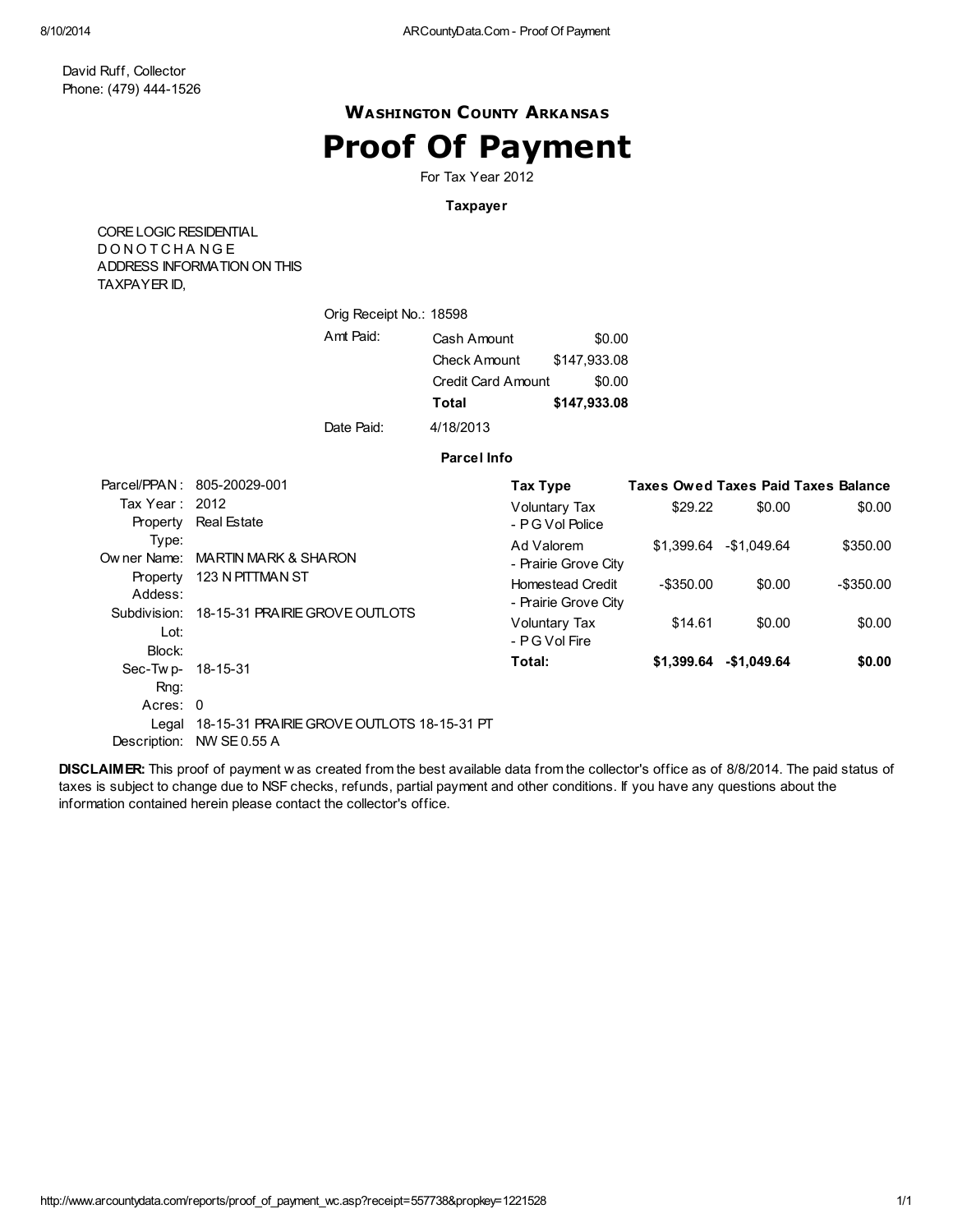### WASHINGTON COUNTY ARKANSAS

## Proof Of Payment

For Tax Year 2011

#### Taxpayer

CORELOGIC RESIDENTIAL D O N O T C H A N G E ADDRESS INFORMATION ON THIS TAXPAYER ID,

| Orig Receipt No.: 12465 |                           |                 |
|-------------------------|---------------------------|-----------------|
| Amt Paid:               | Cash Amount               | \$0.00          |
|                         | <b>Check Amount</b>       | \$11,395,795.40 |
|                         | <b>Credit Card Amount</b> | \$0.00          |
|                         | Total                     | \$11,395,795.40 |
| Date Paid:              | 4/30/2012                 |                 |

#### Parcel Info

|                   | Parcel/PPAN: 805-20029-001                       | Tax Type                |            |                         | <b>Taxes Owed Taxes Paid Taxes Balance</b> |
|-------------------|--------------------------------------------------|-------------------------|------------|-------------------------|--------------------------------------------|
| Tax Year: 2011    |                                                  | Voluntary Tax           | \$28.76    | \$0.00                  | \$0.00                                     |
| Property          | <b>Real Estate</b>                               | - PG Vol Police         |            |                         |                                            |
| Type:             |                                                  | Ad Valorem              |            | \$1.377.75 - \$1.027.75 | \$350.00                                   |
| Ow ner Name:      | <b>MARTIN MARK &amp; SHARON</b>                  | - Prairie Grove City    |            |                         |                                            |
| Property          | 123 N PITTMAN ST                                 | <b>Homestead Credit</b> | -\$350.00  | \$0.00                  | -\$350.00                                  |
| Addess:           |                                                  | - Prairie Grove City    |            |                         |                                            |
|                   | Subdivision: 18-15-31 PRAIRIE GROVE OUTLOTS      | <b>Voluntary Tax</b>    | \$14.38    | \$0.00                  | \$0.00                                     |
| Lot:              |                                                  | - PG Vol Fire           |            |                         |                                            |
| Block:            |                                                  |                         |            |                         |                                            |
| Sec-Twp- 18-15-31 |                                                  | Total:                  | \$1.377.75 | $-$1,027.75$            | \$0.00                                     |
| Rng:              |                                                  |                         |            |                         |                                            |
| Acres: 0          |                                                  |                         |            |                         |                                            |
|                   | Legal 18-15-31 PRAIRIE GROVE OUTLOTS 18-15-31 PT |                         |            |                         |                                            |
| Description:      | <b>NW SE0.55 A</b>                               |                         |            |                         |                                            |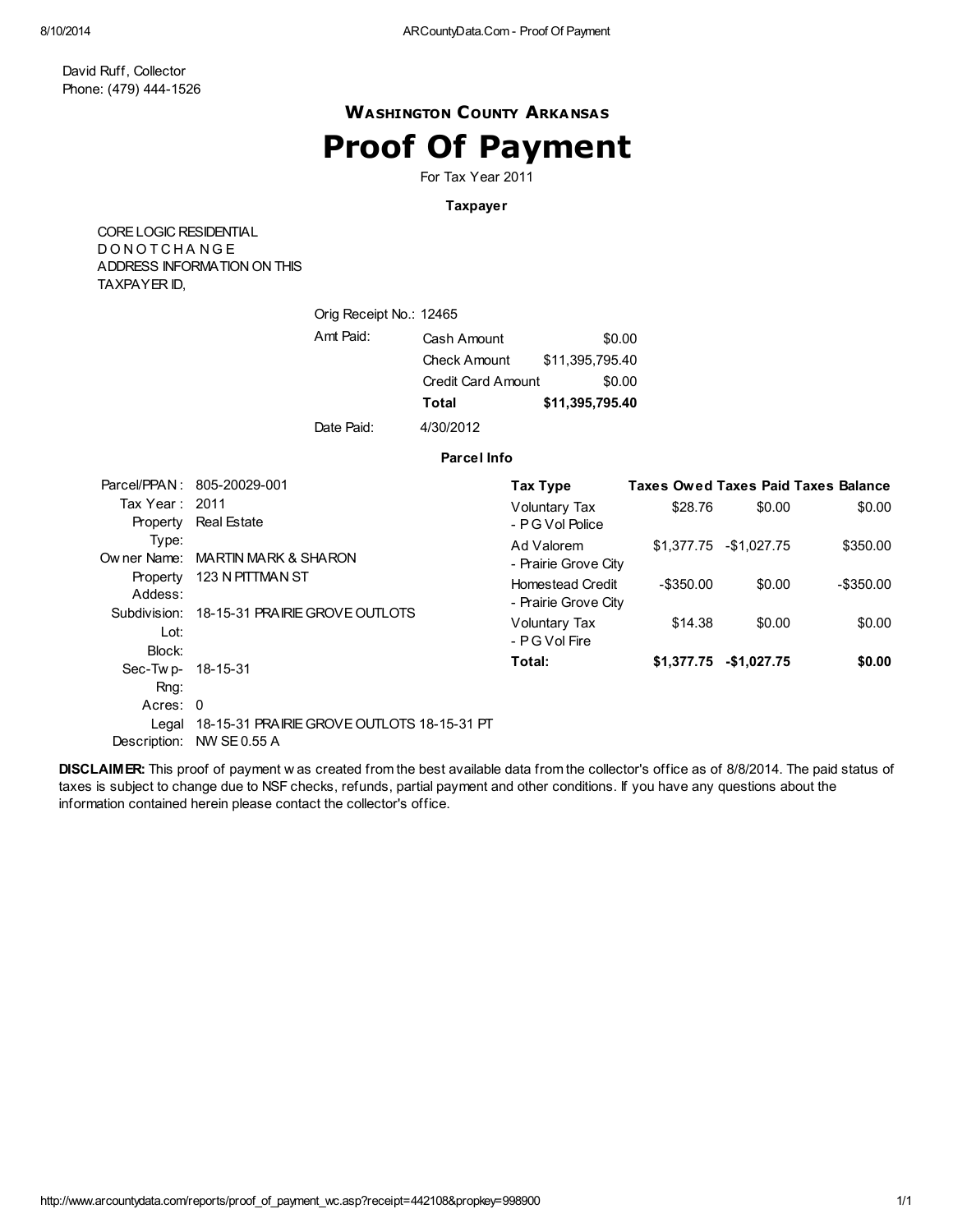### WASHINGTON COUNTY ARKANSAS

## Proof Of Payment

For Tax Year 2010

#### Taxpayer

CORELOGIC RESIDENTIAL D O N O T C H A N G E ADDRESS INFORMATION ON THIS TAXPAYER ID,

| Orig Receipt No.: 20407 |                     |                |
|-------------------------|---------------------|----------------|
| Amt Paid:               | Cash Amount         | \$0.00         |
|                         | <b>Check Amount</b> | \$2,482,640.48 |
|                         | Credit Card Amount  | \$0.00         |
|                         | Total               | \$2,482,640.48 |
| Date Paid:              | 5/2/2011            |                |

#### Parcel Info

|                   | Parcel/PPAN: 805-20029-001                       | Tax Type                |            |              | <b>Taxes Owed Taxes Paid Taxes Balance</b> |
|-------------------|--------------------------------------------------|-------------------------|------------|--------------|--------------------------------------------|
| Tax Year: 2010    |                                                  | Ad Valorem              | \$1.328.87 | $-$ \$978.87 | \$350.00                                   |
| Property          | Real Estate                                      | - Prairie Grove City    |            |              |                                            |
| Type:             |                                                  | <b>Homestead Credit</b> | -\$350.00  | \$0.00       | -\$350.00                                  |
| Ow ner Name:      | MARTIN MARK & SHARON                             | - Prairie Grove City    |            |              |                                            |
| Property          | 123 N PITTMAN ST                                 | Voluntary Tax           | \$13.73    | \$0.00       | \$0.00                                     |
| Addess:           |                                                  | - PG Vol Fire           |            |              |                                            |
|                   | Subdivision: 18-15-31 PRAIRIE GROVE OUTLOTS      | <b>Voluntary Tax</b>    | \$27.46    | \$0.00       | \$0.00                                     |
| Lot:              |                                                  | - PG Vol Police         |            |              |                                            |
| Block:            |                                                  |                         |            |              |                                            |
| Sec-Twp- 18-15-31 |                                                  | Total:                  | \$1,328.87 | $-$978.87$   | \$0.00                                     |
| Rng:              |                                                  |                         |            |              |                                            |
| Acres: 0          |                                                  |                         |            |              |                                            |
|                   | Legal 18-15-31 PRAIRIE GROVE OUTLOTS 18-15-31 PT |                         |            |              |                                            |
| Description:      | NW SE0.55 A                                      |                         |            |              |                                            |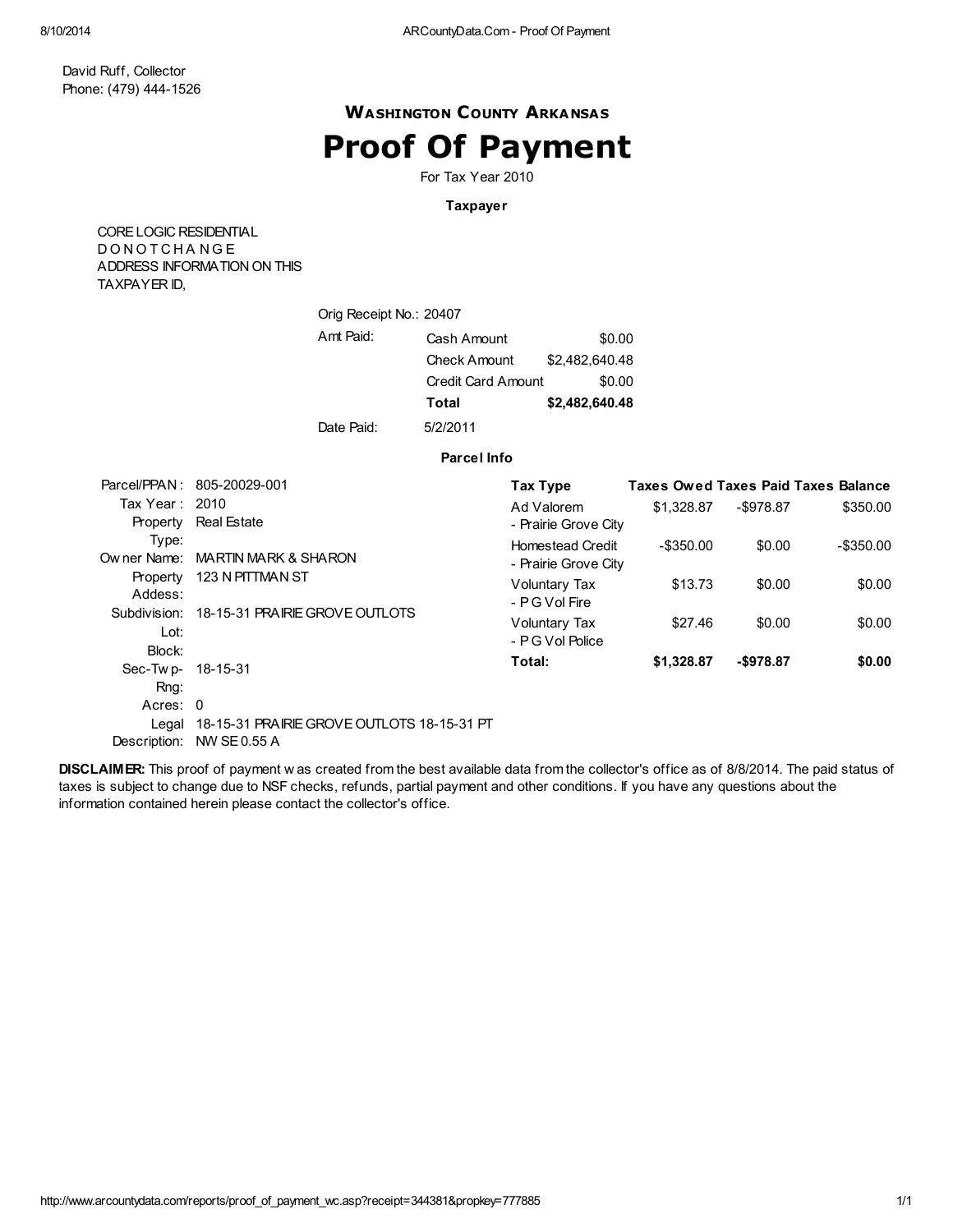### WASHINGTON COUNTY ARKANSAS

## Proof Of Payment

For Tax Year 2009

#### Taxpayer

CORELOGIC RESIDENTIAL D O N O T C H A N G E ADDRESS INFORMATION ON THIS TAXPAYER ID,

| Orig Receipt No.: 13132 |                     |                |
|-------------------------|---------------------|----------------|
| Amt Paid:               | Cash Amount         | \$0.00         |
|                         | <b>Check Amount</b> | \$3,281,356.98 |
|                         | Credit Card Amount  | \$0.00         |
|                         | Total               | \$3,281,356.98 |
| Date Paid:              | 5/14/2010           |                |

#### Parcel Info

|                   | Parcel/PPAN: 805-20029-001                       | Tax Type                |            |              | <b>Taxes Owed Taxes Paid Taxes Balance</b> |
|-------------------|--------------------------------------------------|-------------------------|------------|--------------|--------------------------------------------|
| Tax Year: 2009    |                                                  | <b>Voluntary Tax</b>    | \$13.07    | \$0.00       | \$0.00                                     |
| Property          | <b>Real Estate</b>                               | - PG Vol Fire           |            |              |                                            |
| Type:             |                                                  | Voluntary Tax           | \$26.15    | \$0.00       | \$0.00                                     |
| Ow ner Name:      | MARTIN MARK & SHARON                             | - PG Vol Police         |            |              |                                            |
| Property          | 123 PITTMAN ST                                   | Ad Valorem              | \$1.265.61 | $-$ \$915.61 | \$350.00                                   |
| Addess:           |                                                  | - Prairie Grove City    |            |              |                                            |
| Subdivision:      | 18-15-31 PRAIRIE GROVE OUTLOTS                   | <b>Homestead Credit</b> | -\$350.00  | \$0.00       | -\$350.00                                  |
| Lot:              |                                                  | - Prairie Grove City    |            |              |                                            |
| Block:            |                                                  | Total:                  | \$1,265.61 | $-$915.61$   | \$0.00                                     |
| Sec-Twp- 18-15-31 |                                                  |                         |            |              |                                            |
| Rng:              |                                                  |                         |            |              |                                            |
| Acres: 0          |                                                  |                         |            |              |                                            |
|                   | Legal 18-15-31 PRAIRIE GROVE OUTLOTS 18-15-31 PT |                         |            |              |                                            |
| Description:      | NW SE0.55 A                                      |                         |            |              |                                            |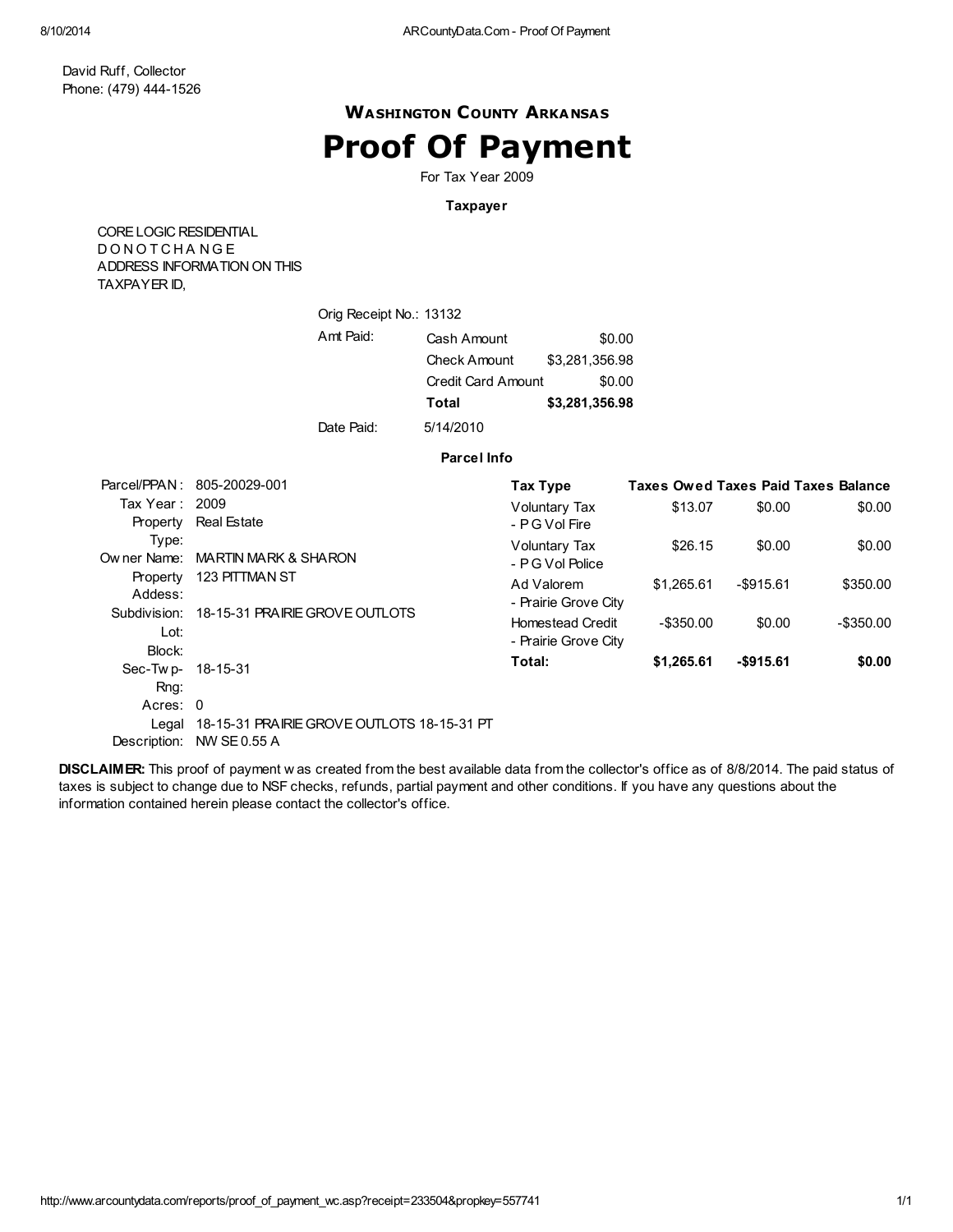### WASHINGTON COUNTY ARKANSAS

## Proof Of Payment

For Tax Year 2008

#### Taxpayer

CORELOGIC RESIDENTIAL D O N O T C H A N G E ADDRESS INFORMATION ON THIS TAXPAYER ID,

| Orig Receipt No.: 12743 |                     |                 |
|-------------------------|---------------------|-----------------|
| Amt Paid:               | Cash Amount         | \$0.00          |
|                         | <b>Check Amount</b> | \$13,184,674.91 |
|                         | Credit Card Amount  | \$0.00          |
|                         | Total               | \$13,184,674.91 |
| Date Paid:              | 4/27/2009           |                 |

#### Parcel Info

|                   | Parcel/PPAN: 805-20029-001                       | Tax Type                |              |            | <b>Taxes Owed Taxes Paid Taxes Balance</b> |
|-------------------|--------------------------------------------------|-------------------------|--------------|------------|--------------------------------------------|
| Tax Year: 2008    |                                                  | <b>Voluntary Tax</b>    | \$12.51      | \$0.00     | \$0.00                                     |
| Property          | <b>Real Estate</b>                               | - PG Vol Fire           |              |            |                                            |
| Type:             |                                                  | Voluntary Tax           | \$25.01      | \$0.00     | \$0.00                                     |
|                   | Owner Name: MARTIN MARK & SHARON                 | - PG Vol Police         |              |            |                                            |
| Property          | 123 N PITTMAN ST                                 | Ad Valorem              | \$1.210.58   | -\$860.58  | \$350.00                                   |
| Addess:           |                                                  | - Prairie Grove City    |              |            |                                            |
| Subdivision:      | 18-15-31 PRAIRIE GROVE OUTLOTS                   | <b>Homestead Credit</b> | $-$ \$350.00 | \$0.00     | -\$350.00                                  |
| Lot:              |                                                  | - Prairie Grove City    |              |            |                                            |
| Block:            |                                                  |                         |              |            |                                            |
| Sec-Twp- 18-15-31 |                                                  | Total:                  | \$1,210.58   | $-$860.58$ | \$0.00                                     |
| Rng:              |                                                  |                         |              |            |                                            |
| Acres: 0          |                                                  |                         |              |            |                                            |
|                   | Legal 18-15-31 PRAIRIE GROVE OUTLOTS 18-15-31 PT |                         |              |            |                                            |
| Description:      | <b>NW SE0.55 A</b>                               |                         |              |            |                                            |